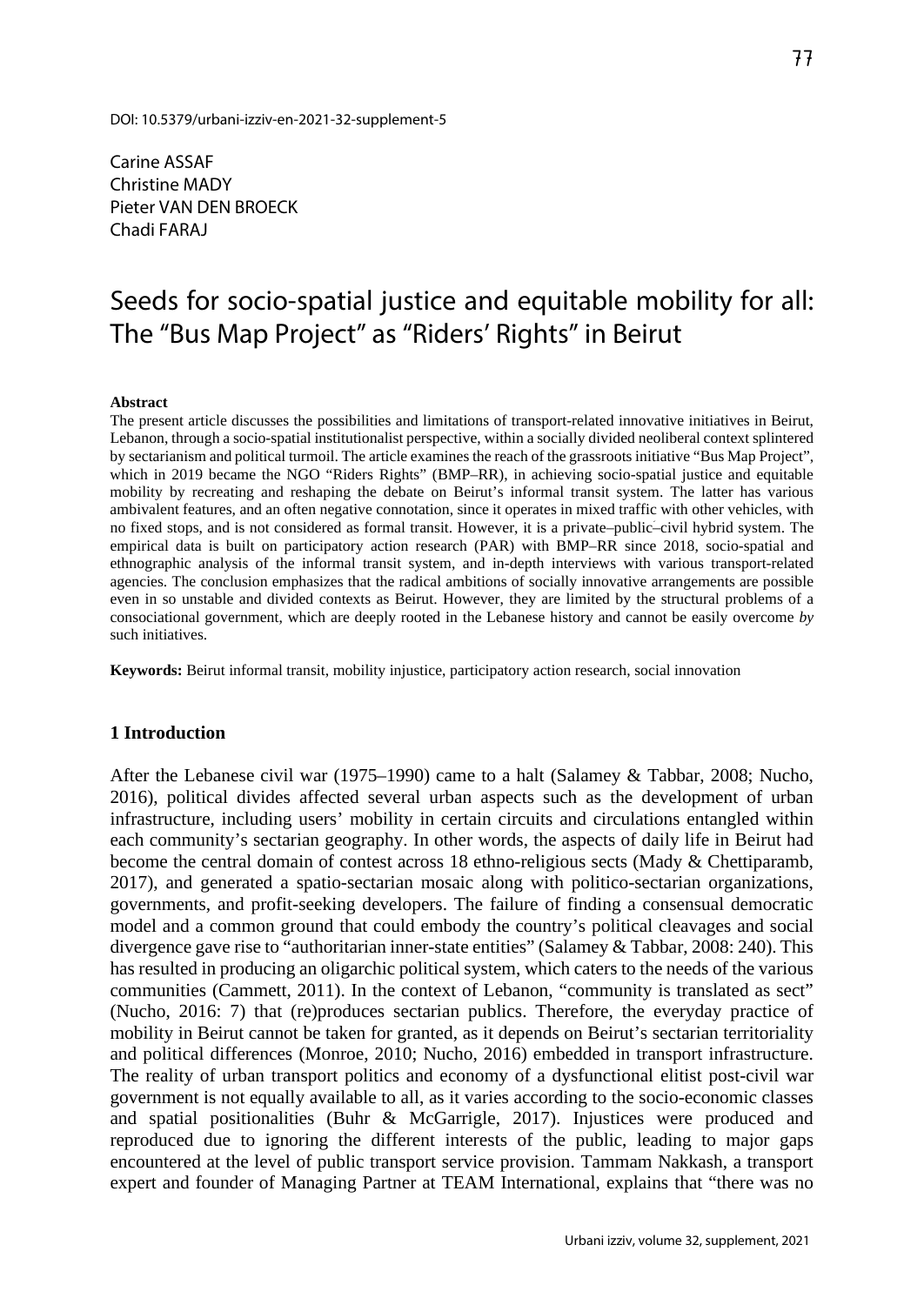political will to (re)establish and (re)invest in public transport after the war, even though Beirut was known for its glorious mobility past. The transport problem in Beirut goes beyond the subject itself; it is multifaceted and not easy to solve. Particularly the state failed to adopt wise and long-term strategies for transport policies" (interview, 1 Mar. 2018). In the wake of the destruction of Beirut, the state failed to see a possibility to reinstate public transport. Such decisions eventually resulted in the insurgence of an informal transit system.

The informal transit has become a gap-filler, a self-managed practice to provide socio-spatial justice (Cervero et al., 2017; Sheller, 2018) after a wartime divided city (Cammett, 2011) and to show resilience (Scott, 1989; Bayat 1997) to the apparent chaos in transport and the absence of adequate public transit (Baaj, 2008) within a "laisser-faire" milieu. However, "the politics of everyday mobility have trapped this system as quasi-inaccessible, unsafe, and irregular for non-habituated riders and non-transparent for riders and operators" (Nakkash, interview, 1 Mar. 2018). Within such a fractious politico-sectarian milieu, fuelled by informal practices, civil societies found strategies from below to achieve (mobility) justice in the contested city of Beirut. "Riders' Rights" (RR) grew from a grassroots*initiative* known as the "Bus Map Project" (BMP), with the aim to achieve a better mobility plan by bringing to light through documentation the availability of the Beirut informal transit system, unknown to many, and to achieve bottom-linked governance transformations. The latter implies restructuring the middle ground for new forms of democratic governance collaboratively built between socially innovative initiatives, their scalar dynamic networks, institutions, and agencies (Moulaert & McCallum, 2019). Such a form of governance is helpful to understand and reshape the historic genesis for more inclusiveness at the local level.

The present article aims to investigate whether and how the status of BMP–RR as NGO has produced innovative societal responses with respect to resolving the socio-spatial and political problems in the transport sector, recreating a solidarity-based transit community, and producing changes in social and power relations by bridging different organizations and their collaborative mechanisms. As a methodology with which to combine various strands and explore details about the initiative's work, the researchers have deployed a reflective participatory action research (PAR). PAR allowed the first and second author to participate in experiencing the work of BMP at a grassroots level, through mapping the informal transit, and, with BMP having become an NGO, in challenging Beirut's politico-sectarian divisions while creating partnerships in the city. Given that social innovations possess inherent force towards such change, the article sets the ground for PAR by cross-fertilizing literature of social innovation (SI) by Moulaert et al., addressing social and human needs, solidarity and building participatory governance, with socio-spatial transport and mobility studies. Based on this, the article then discusses the PAR process in different stages regarding BMP–RR's upscaling trajectory. The article concludes by arguing that the radical ambitions of socially innovative arrangements are not utopian or geopolitically marked (Moulaert & MacCallum, 2019), and yet they remain limited in unstable contexts such as Beirut.

# **2 Combining social innovation and mobility injustice in a framework for building heterogeneous transit communities**

Social innovation (SI) is defined in relation to human development and social emancipation. It is characterized by three interconnected features: the satisfaction of human needs that are not answered in the current state of affairs; the capacity to change established social and power relations among the civil society, state, and market actors; and the empowerment of excluded groups via collective (re)construction of identities, capabilities, and cultural emancipation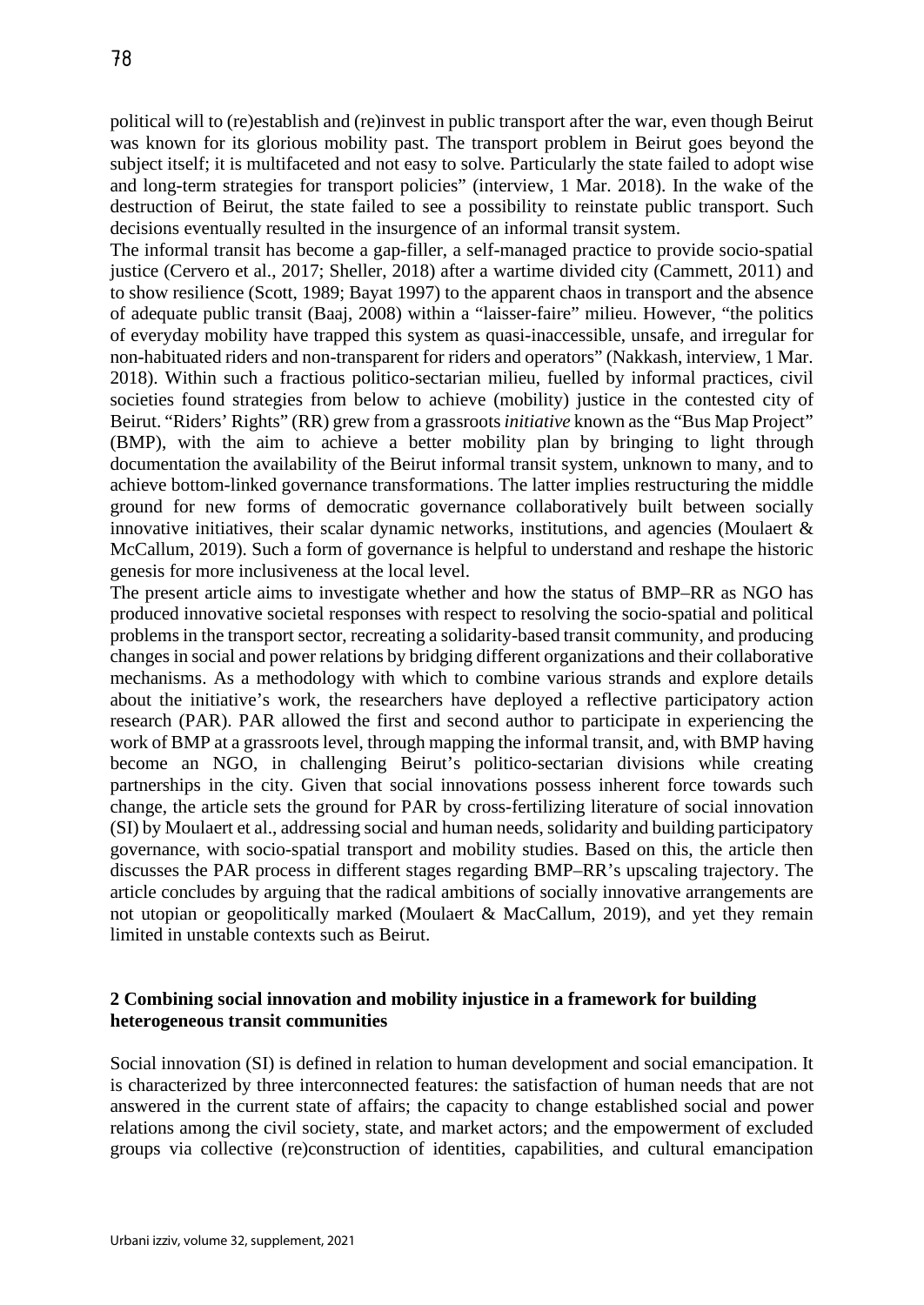(Moulaert et al., 2013). Hence, local capabilities and social cohesion are enhanced through bottom-up approaches.

According to Moulaert et al. (2013), working at the community scale provides the nexus between the redefinition of everyday social life in the community and the broader struggle for democracy and rights. Therefore, SI at the local level is an entry point, a window of opportunity into a broader multi-scalar context. However, the possibilities of structural change can only be conceptualized through dialectic processes between community and society building as *so*lidarity-based community-building and the transforming institutional configurations through the redefinition of state–civil society relations. It will be well to recall that the process of SI at the local level is networked and institutionalized, and is not only the outcome of collective actions (Swyngedouw, 2005). SI research "has to be seen as a deeply institutional endeavour" (De Blust & Van den Broeck, 2019: 100), using a multi-actor approach that integrates the possible multiplicity of engagement to build a shared collective ontology (ibid). Such perspective opens up potentialities for SI and multi-actors, perceived as agents of innovative actions (Van den Broeck, 2011), to join transformative practices that (re)shape history while assessing how socio-territorial innovation capacities are differentially embedded in institutional frames and mobilized. Such structural change is created when the actors involved start coproducing innovative solutions which could reinstate socio-spatial justices (Albrechts, 2005: 2012). Bridging different groups is fundamental to the knowledge coproduction process, and they can be reached through a transdisciplinary approach (Moulaert & McCallum, 2019; Van Dyck et al., 2019).

What then does social innovation contribute to mobility justice? In some ways, it seems like a sedentary idea, tying people to place-based communities and finding alternatives for mobility injustice situations. SI revolves around transforming and (re)creating social relations (Moulaert & McCallum; Van den Broeck et al., 2019), and provides a lens to analyse counter-actions in the transport field and ways in which these empower dispossessed public transit users. According to Sheller (2018), the word mobility has been used to simply replace the word transport (i.e. mobility services and alike), but it goes beyond the existing transport and spatial justices to develop epistemic alternatives, as both did not develop a mobile ontology. It could be understood through practice and experience in reference to the "mobilities turn or paradigm" (see Cresswell, 2006; Sheller & Urry, 2006; Adey et al., 2018). In that sense, mobility is not synonymous with transport, as it implies access to necessary healthy lifestyles and generates context-dependent experiences of "socialities, affinities and knowledge" (Buhr & McGarrigle, 2017: 227–228), which users learn by practice and according to circumstances. Mobility is having equal access to transit options with good quality time, affordability, and safety (see Banister, 2017; Sheller, 2018). Without mobility, transport is meaningless. Therefore, transport is the basic infrastructure that provides mobility, which revolves around transforming and (re)creating social relations and cultures within a space. Accordingly, (re)instating a social turn by putting social innovation at the heart of the transport paradigm implies questioning sociospatial injustices produced by various actors and paving the way to profound socio-political transitions in cities that affect users' mobilities. This perspective places transport planning in a field of actors and institutions, dialectically expressed in terms of each other. It analyses how institutions as social patterns affect the structural dynamics and mechanisms of actors (Toro et al., 2020). Accordingly, the socio-spatial injustices produced by the politics of transport have the ability to (re)create (in)justices depending on users' capabilities to access transport services (Pereira et al., 2017).

The question then is whether and how socially innovative initiatives are mobilized to negotiate socio-spatial and institutional dynamics of mobility (in)justice and create an inclusive transit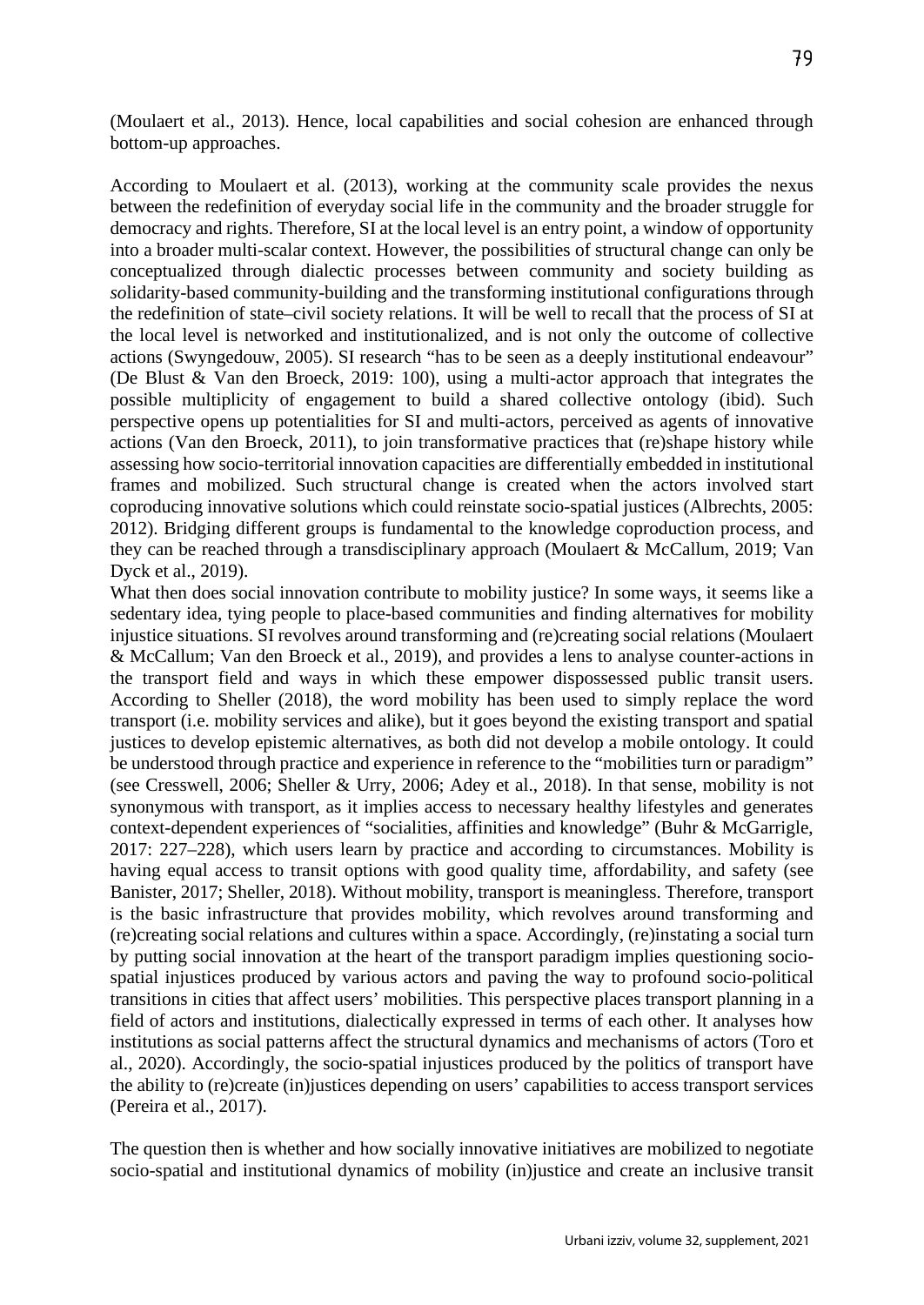system. Mobility justice seems to be advocated by bottom-up (collective) initiatives as "informal or formal arrangements engaging in the act of governing outside, and beyond-thestate" (Swyngedouw, 2005: 1991–1992), foregrounded by citizens separate from ruling technocrats and formal planning institutions, characterized as self-managed, as activists, or as social entrepreneurs. Such initiatives appear to show in a dramatic fashion how the socio-spatial transit (in)justice tenet needs to be (re)thought in more dynamic and creative manners (Sheller, 2018). Thus, the transition from static "command-and-control systems" (Swyngedouw, 2005: 2002) to horizontal networked forms requires bottom-up, decentralized, and self-organized structures that scale-up into participatory governance or hybrid governance (Parés et al., 2017). Governance hence becomes a constant coordination, negotiation, and dispute of social relationships, characterized by complexities and reciprocal dependencies (see Swyngedouw & Jessop, 2006), between organizations including the state, self-organized networks that are committed to each other, and initiatives that create solidarity. The study of participation in governance practices, configurations, and processes also pays attention to multi-scalar and power structures (Moulaert & McCallum, 2019; Van den Broeck, 2019). This highlights how the input from civil society in decision-making could be an opportunity for multi-level governance. It relates to which actor configurations manifest themselves within the social and power structures involved in various types and patterns of collective decision-making in a broad sense and in all diversity, and how they organize society through it (Moulaert et al., 2013; Van den Broeck, 2019). This approach allows these initiatives to scale-up *in* diverse ways, to interact and operate in duality between their social efficiency, ethics of respect, and solidarity (Manganelli, 2019).

To mobilize this socio-spatial institutional perspective, the sections following examine the epistemological and methodological approach taken, and inform the reflexive process about the efforts of BMP–RR as NGO in producing innovative responses that enhance the informal transit system while challenging Beirut's mobility narratives amidst a highly contentious politicosectarian environment.

### **3 Methodological approach: Dialectical relationship between theory and practice**

PAR is not merely a descriptive methodology, since it not only documents social realities, but rather contextualizes that reality and works towards changing it. This section elaborates on the literature that has guided PAR researchers to reflect on their different works and experiences with BMP–RR's upscaling trajectory. In this sense, the participatory process is used to express the political commitment of the researchers to the transit community. In terms of data gathering techniques for PAR, the article begins with the descriptive stage where certain events are described empirically through qualitative, participatory, and mapping methods conducted by the first author between 2018 and 2021. They are based on coding in-depth interviews transcripts with transport-related stakeholders, including 7 community activists, 10 transit planners, 8 RR volunteers, and 5 state agencies, and nearly 200 informal interviews with different drivers, operators, riders and non-riders in this 4-year timespan, who generously took time to explain the issues related to the transport sector. Other data were collected in sociospatial and ethnographic analysis of the transit system conducted in the two main transport hubs in Beirut, Cola and Dora. Overall, the collected data present a reading of the current differentiated mobility experiences in Beirut, its socio-spatial segregations, and transformations triggered by recent socially innovative initiatives regarding current mobility patterns.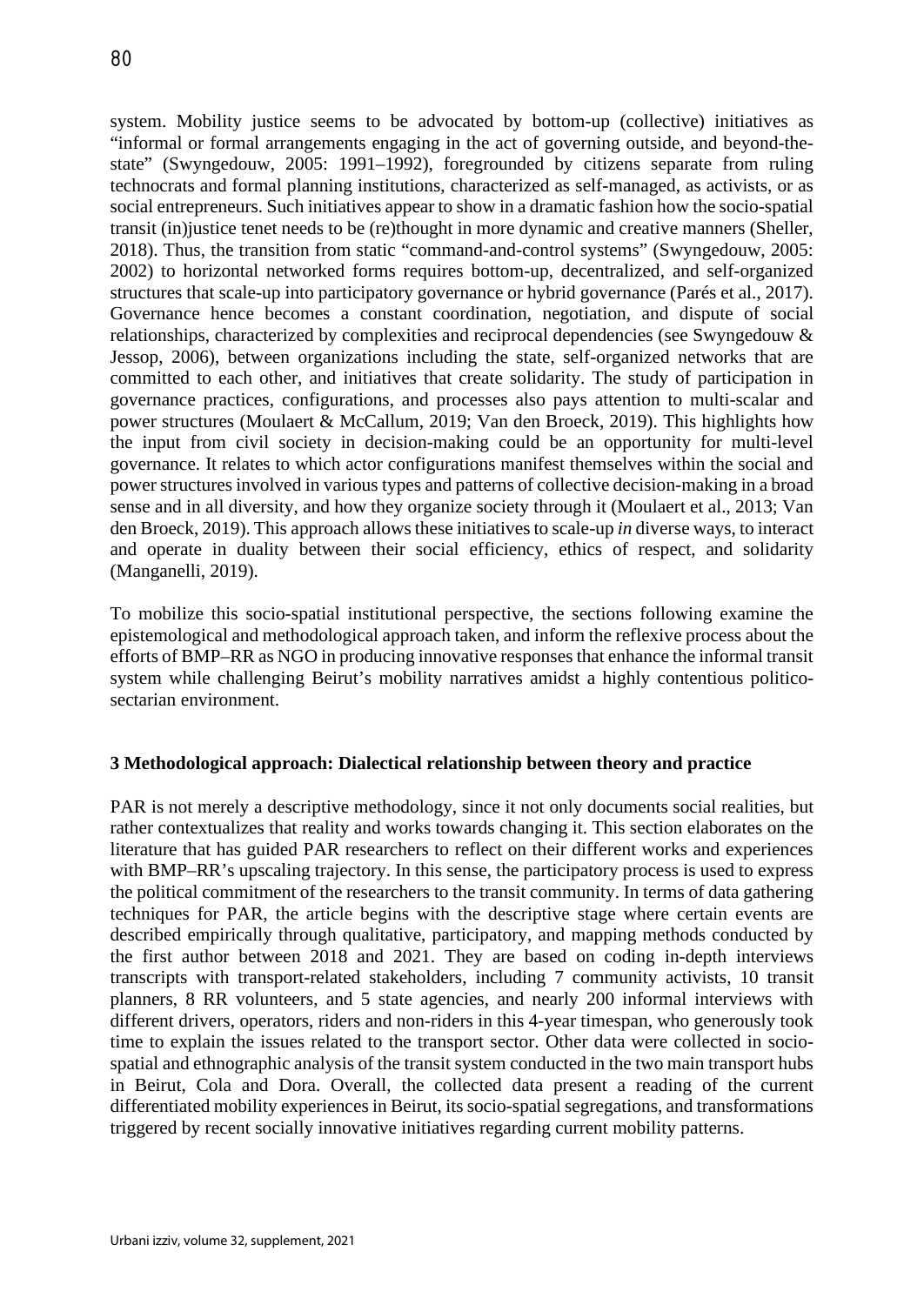#### **3.1 The basics of participatory action research (PAR)**

SI research studies practices that improve human conviviality in a broad sense, support collective agency to address unsatisfied needs, and facilitate emancipatory bottom-up initiatives (Jessop et al., 2013; Moulaert et al., 2013; Van den Broeck et al., 2019). To relate the theory and practice of SI, actions and reflections need to be intertwined (Van Dyck, et al., 2019). Jessop et al. (2013) argue that SI researchers should enter SI dynamics reflexively, and not as "anthropophobic consultants. In this way, the researchers should be capable of developing a meta-theoretical framework to analyse SI in accordance with its own nature and ethics, and to expand their networks of knowledge through initiating partnerships and experimenting with other agents of SI within their societal settings. Moulaert et al. (2015) argue that reflexivity in SI research is inherently transdisciplinary, which establishes methods in theory-building as a component of action. Transdisciplinary research valorizes complexities, and allows researchers in actions to perceive contradictions and to grasp multiple perspectives and opposing interests. Through this pragmatist approach, the researchers are encouraged to be open to experimentation and innovation, which includes a more activist approach to research activities (Silva et al., 2015). Such an approach helps the researcher to build meta-frames that are not fixed but open, adaptable, and dynamic rather than static. Hence, the reciprocal relation between the scholar and practitioners in decision-making could build scientific data that feed into collective actions (Jessop et al., 2013). Examining the reach of BMP–RR in transdisciplinary research means mobilizing researchers to move from practising fixed scientific procedures (such as performing surveys, conducting interviews, and analysing documents) to collaborative learning processes. Knowledge coproduction and sharing resources between different agencies have the potential to initiate discussions about the socio-political transport-related issues in Beirut. To note, the agency dimension of SI is "spatially negotiated between agents and institutions with strong territorial affiliations" (Moulaert, 2009: 12; Jessop et al., 2013). Therefore, the collaborative process created with BMP–RR coproduced space for co-constructing knowledge, mutual learning, and joint action between academics and practitioners from diverse disciplines and societal fields, while understanding and inducing transformations for problem-solving and the development of new scientific insights (Albrechts, 2012). As a consequence, placing SI initiatives within a meta-theoretical framework allows understating SI's structural frameworks, which are spatially and institutionally embedded (Van den Broeck, 2011; Jessop et al., 2013). In this way, researchers have the opportunity to get closer to practice, through deploying a reflective PAR methodology or performative research, as also advocated by Gibson-Graham (2018). Participating in social experiments strives to embody a democratic commitment to breaking the monopoly of whoever holds knowledge and for whom social research should be undertaken (Kindon et al., 2007; McIntyre, 2008), by explicitly coproducing knowledge through a collaborative process (Popa et al., 2014; Van Dyck et al., 2019). Doing "hybrid research collectively" (Gibson-Graham, 2008: 626) means working together with people who are already involved in making new societies, without abandoning academia. Rather, the researchers could attempt to bridge the imagined divided world between academia and community (by becoming activists in the traditional sense) to become agents of change (Moulaert & Nussbaumer, 2008; Jessop et al., 2013). The research steps in this case are explained in the following sections.

#### **3.2 Performing PAR with BMP–RR**

Through PAR, SI research is praxis-oriented and aims to facilitate knowledge coproduction through a non-linear process between different actors. When immersing in SI processes, the first and second author illustrate their roles as active actors by democratically contributing to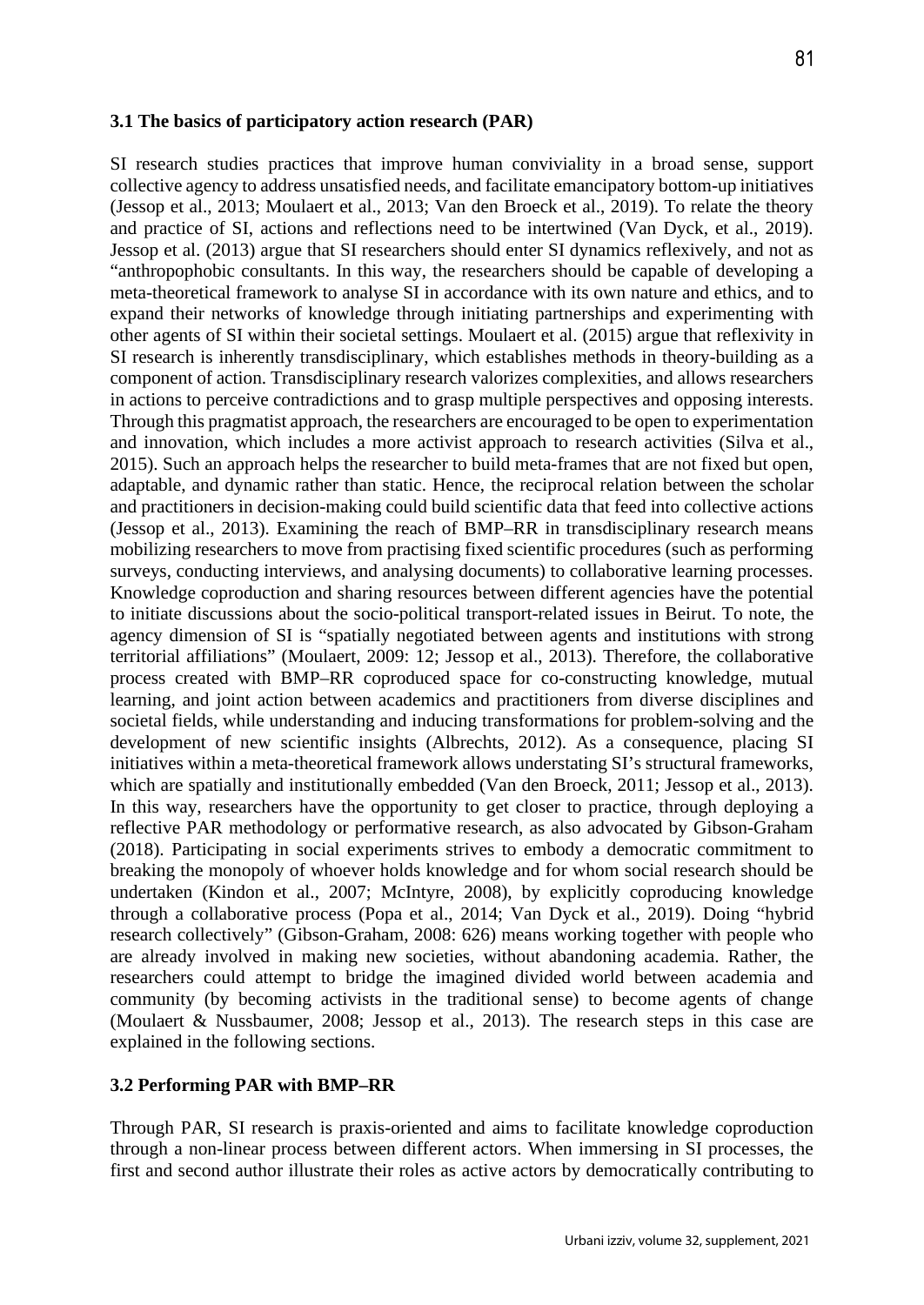knowledge co-creation with BMP–RR and vice versa. The role of researchers as documenters and analysts of the SI reality is always different from that of practitioners or other stakeholders.

The collaboration between the first author and BMP–RR avoided a hit-and-run research strategy. It started from a personal interest, which triggered the researcher to find ways to be part of this community through building trust and negotiating the research, creating networks with various stakeholders, and becoming an agent of change herself. As a scholar-activistpractitioner and community resident, the researcher's work was enriched through the collaborative process with BMP–RR. In late 2017, the researcher contacted BMP with the aim of conducting an interview about their work. After following-up their work, in mid-2018 the researcher decided to get involved with the initiative. At the beginning, the researcher helped the team in distributing maps and conducting interviews with local transport-related stakeholders, informal transit service providers, riders, and non-riders. After working with the team for more than a year, the researcher decided to become a fully committed member of the NGO in the summer of 2019, along with other volunteers who were initially involved in BMP's work. Accordingly, her role was hybrid, first as an academic linked to research practice, then as part of collective actions, nourished by the socio-cultural, political, and economic context. To frame the work of BMP–RR, the researcher has led a process of building collectively with the initiative a meta-framework on mobility (in)justice. This meta-framework has supported her hybrid position and allowed her to participate in experimenting with the work of BMP–RR from an active participatory perspective rather than merely assessing the initiative's social innovation capacity (Jessop et al., 2013; Moulaert & Nussbaumer, 2008). In this manner, BMP– RR was not an object to be studied or to be interviewed, but it became an ongoing process.

Through PAR paths, the researcher's insider status enabled her to participate in two of the three committee groups: funding and social media, while leaving out awareness and outreach group. Her contribution to the initiative's work was not limited only to sharing expertise on transport but extended to employing several professional skills. As part of being a scholar-activist, she was involved, among others, in designing processes, negotiating and advocating agendas, coordinating research, preparing workshops and writing, funding proposals and blogs. The second author's approach was to engage her students from the Bachelor of Architecture programme at Notre Dame University–Louaize (NDU) with real issues by having the opportunity to work on various projects with the NGO. At first, BMP was invited in 2018 to give a public presentation on their work at NDU. Then, BMP–RR began to take part in the Urbanism course in every semester since 2019; in exchange, students groups built a transport database for the initiative and generated ideas for disseminating knowledge on mobility in Lebanon. The first author stepped in to liaise between academia and practice by assisting BMP– RR in mentoring students. In the same spirit, the first author is currently developing a module about corruption in the transport sector with the third author for a course owned by the "Youth Against Corruption" (YAC) NGO. Education has a potential in building capacities for citizens by making them conscious about the forces that shape their lives. Believing in cultivating a substantive democratic culture, her commitment is rooted in the idea that there is a realm in which, through sharing knowledge, individuals can become more discerning about the common good, attain membership in the community, and participate in civic life. In this way, the initiative benefits from sharing stories with different audiences. Accordingly, the researcher is playing the role of a (backstage) facilitator, shadowing the (frontstage) practitioners' work.

The process of coproducing knowledge between the scholars and practitioners was challenging. For instance, conducting qualitative research under lockdown due to the global pandemic was an opportunity for the researcher to be more committed to BMP–RR work through organizing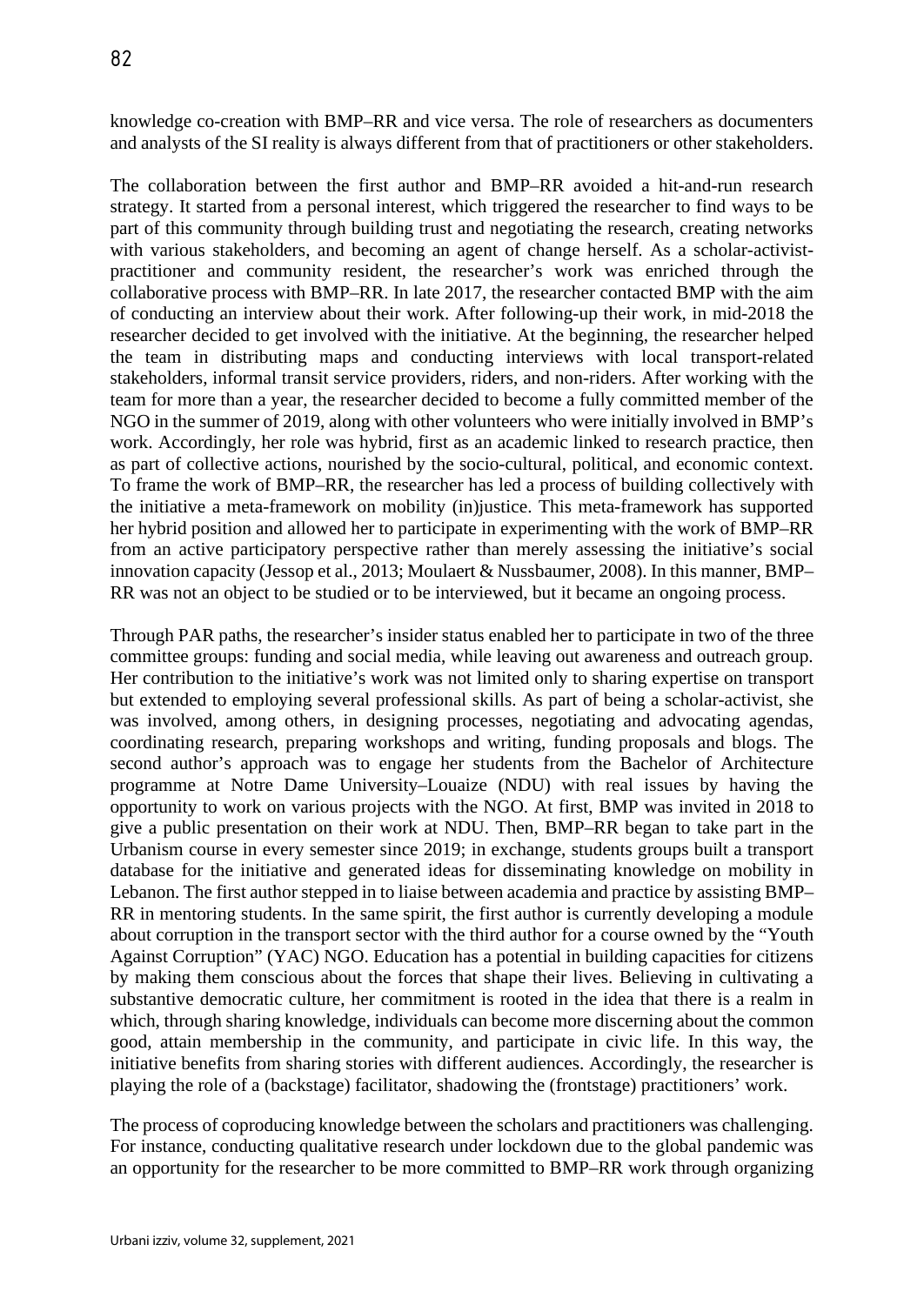webinars, investigating, and gathering information related to their activities through video-calls or text-based messaging. Accountability and reciprocity were two other fundamental challenges, providing the criteria for establishing connections, assessing how the individual scholar could be self-perceived as a practitioner and activist, how the collaborative partners perceived the latter, and what kind of relationships were built. Even though the work is voluntary, the scholar-activist-practitioner is evaluated by the team based on the amount and type of work produced during this collaboration. The purpose of having such a position is to be embedded in a web of relationships, which demanded a high level of accountability. This required the researcher to take part in the community struggle rather than being an academic who occasionally dropped in. The co-founder of BMP–RR expressed this issue during an informal discussion with the first author, saying that "one problem with academics is that they are sometimes not sufficiently rooted in the community problems; they privilege their own agendas and work. We do not mind helping them without expecting anything in return because we want to share knowledge and build connections." This is understandable, as academia is mostly geared towards an individual's research, teaching service, evaluation, and promotion. However, reciprocity requires a mutual give and take, which is something that the researcher was attentive to. For instance, BMP–RR team members, especially the co-founders, have assisted the researcher in fieldwork and in building connections with transport-related stakeholders. Eventually, the democratic process has taught her that the innovators' small-scale projects could be the embryos of challenges to the hegemonic politico-sectarian system. The value of being involved in such work is to build a transit community that coproduces knowledge accessible to all.

## **4 Results: Reconstructing the trajectory of BMP–RR**

This section discusses the trajectory of BMP–RR in improving the accessibility of the informal transit networks to various users and co-creating pathways that generate seeds for mobility justice through collective participatory processes. A triangulation of information was achieved through combining primary and secondary sources.

# **4.1 From BMP to RR: Perspectives on the upscaling process**

When observing Beirut's streets, one can notice the heavy traffic congestion dominated by private vehicles, and the scarcity of pedestrians and public transport, amidst a highly securitized politico-sectarian context, circumscribed by setting up security installations (e.g. concrete blocks or checkpoints) and re-routing of traffic flows (Fawaz, 2009; Mady, 2020). Accordingly, Beirut's mobility varies according to socio-economic classes, since the car has become not only the dominant mode of transport available but also a reflection of social status (Monroe, 2010; Mady, 2020).

BMP emerged in the summer of 2015 as a collective mapping grassroots initiative to palliate the lack of data (maps, timetables, stops, etc.), which made the informal transit system quasiinaccessible for non-riders and non-transparent for riders and operators. So far, BMP produced the first two maps of Beirut's informal transit network in 2016 and 2018 (see http://busmap.me/#downloads). BMP became an opportunity to try and embody *certain*  principles grounded in several annoyances concerning the ways in which activism or even politics are understood and practiced in Lebanon. *A*ccording to BMP–RR (2018), "the first map was a manifesto to acknowledge the informal transit system". It is noteworthy that BMP was founded by two bus-riders with backgrounds in Media Studies, Human Geography, and Computer Engineering, who had understood that collective mapping can initiate collaborative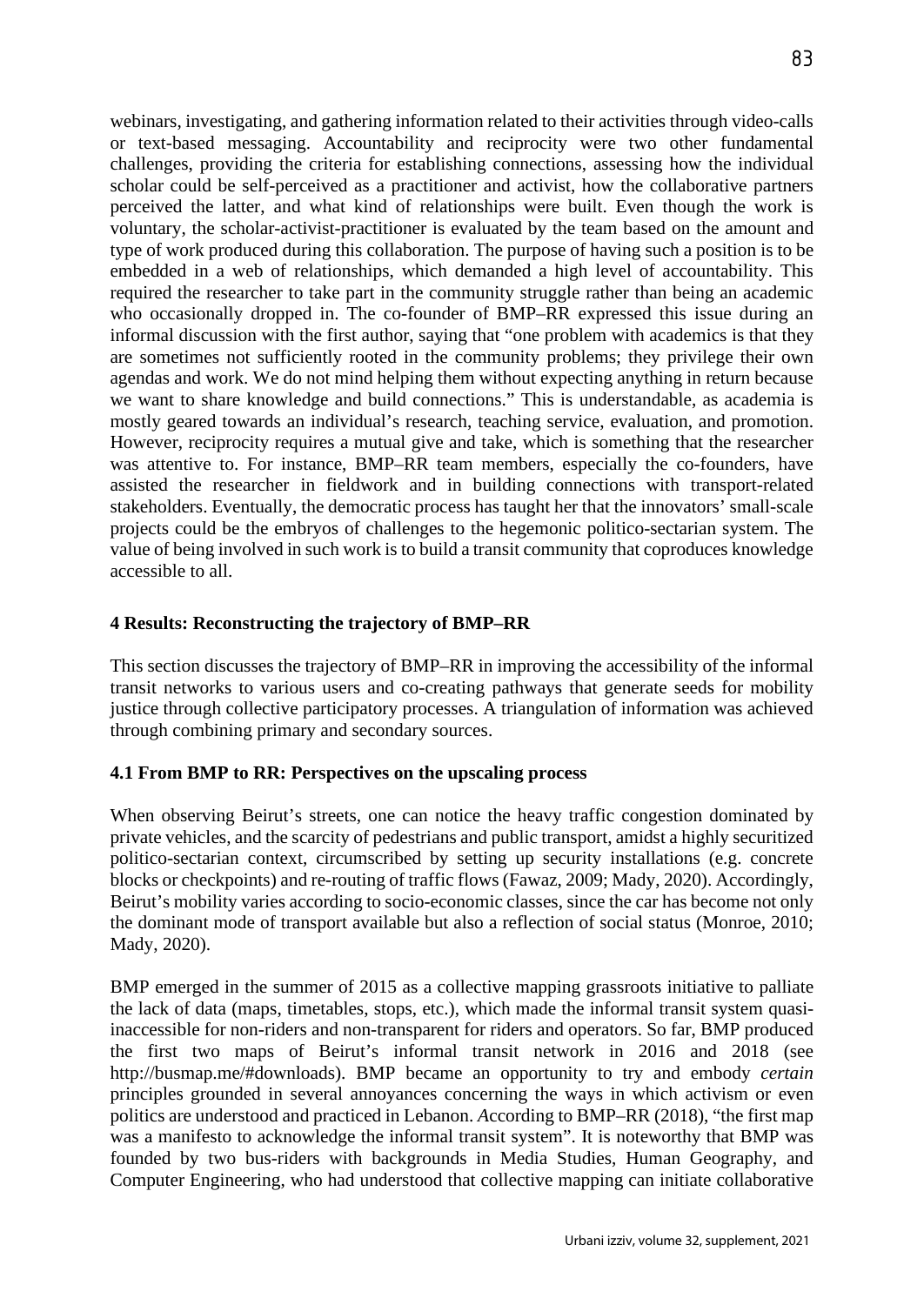processes that capture imagination and catalyse participation. "In the first few years, the team had few volunteers, so the tasks at hand were gargantuan. This made the progress slow. Since the summer of 2018, the team has grown to a solid core group, which helped BMP–RR to get a lot more done with little funding," expressed Jad Baaklini, the co-founder of BMP–RR during a team meeting in 2020. However, BMP is still a modest initiative without pretending to be authoritative or definitive. Since mobility is contextually dependent, BMP follows a piecemeal rather than a comprehensive approach to change.

The question then is how and to what extent Beirut's informal transit system is empowering the dispossessed to commute across the city and its outskirts within such highly divided milieu. The story of informal transit began with the lack of state endorsement after the civil war, when the public transport network was fully taken over by the private sector. Ziad Nasr, the President and Director General of the Railways and Public Transportation Authority, explained that "the history of Beirut's everyday mobility had to face a completely corrupted, clientelist, and chaotic environment perceived as a form of informal arrangements, which are customized to people's needs and feed the political system" (interview, 8 Mar. 2018). "The failure of the post-war state at implementing long-term solutions for public transport and pursuing an inclusive agenda for drivers from different religious sects" (Nakkash, interview, 7 July 2020; Baaklini, 2020) pushed private operators to gradually take over the formal system (Assaf et al., 2020). Nowadays, the transit system includes 40 badly maintained stated-owned buses, which have stopped operating in August 2021 in the wake of the Beirut explosion (Nasr, 2021). In addition, there are 4000 privately-operated licensed vans (as well as 12,000 illegal ones with duplicated license plates) and 2000 licensed buses (as well as 1500 illegal ones), which often negotiate and compromise to the benefits of various political figures, operating on approximately fifty trajectories (Mohieddine, interview, 9 Mar. 2018; Faraj, interview, 11 Nov. 2020). The ubiquitous informal transit is perceived by many transport-related stakeholders and citizens as serving a homogeneous stereotyped user group rather than multiple users identities (Mady, 2020). Based on the socio-spatial and ethnographic analysis in the transport hubs, one could notice the different religious affiliations reflected in the service providers' dress codes and ornaments. However, riders included passengers of all ages, genders, and ethnicities. Moreover, no matter how chaotic its internal logic appears to outsiders, decoding the informal internal operational system reveals a monopolized, *privately*-operated, incrementally constructed collective transit, which defines and redefines socioeconomic variables while reproducing and reinforcing sociopolitical hierarchies (Assaf et al., 2020). The analysis revealed *th*at the entire operational system is divided among operators who serve their own communities. A transport hub de facto transfers commuter from point A to B. However, the spatial positionalities of the collective transit stops are dependent on the politico-sectarian mosaic. For example, speaking about routes, some drivers in Cola and Dora expressed their particular party allegiance and choice to drive in "their sectarian territoriality to hunt for their riders since the drivers' duty is to serve their people". Accordingly, "these routes emerged to offer a service to facilitate the movement of their communities living in rural areas to Beirut," explained other drivers. However, the informal transit system has an ambivalent feature, since "it operates just like board-games", as a driver on bus line 2 explained (interview, 5 Mar. 2018). Such conditions (re)produce socio-spatial injustices within the internal transit system. As for some interviewed riders, "it is safer to take the bus that belongs to their community, and our community could profit" (interviews, 4 Feb. 2018 – 25 June 2021). As Nucho (2016) claims, notions of sectarian community are most obviously produced within the material landscape not only through engaging with sectarian institutions but also through the day-to-day exercise of "being" (Nucho, 2016: 7). Each bus and van route (keeping in mind that some routes are shared by more than one provider) is a battlefield between various political parties and sectarian groups. Moreover, the shadow of the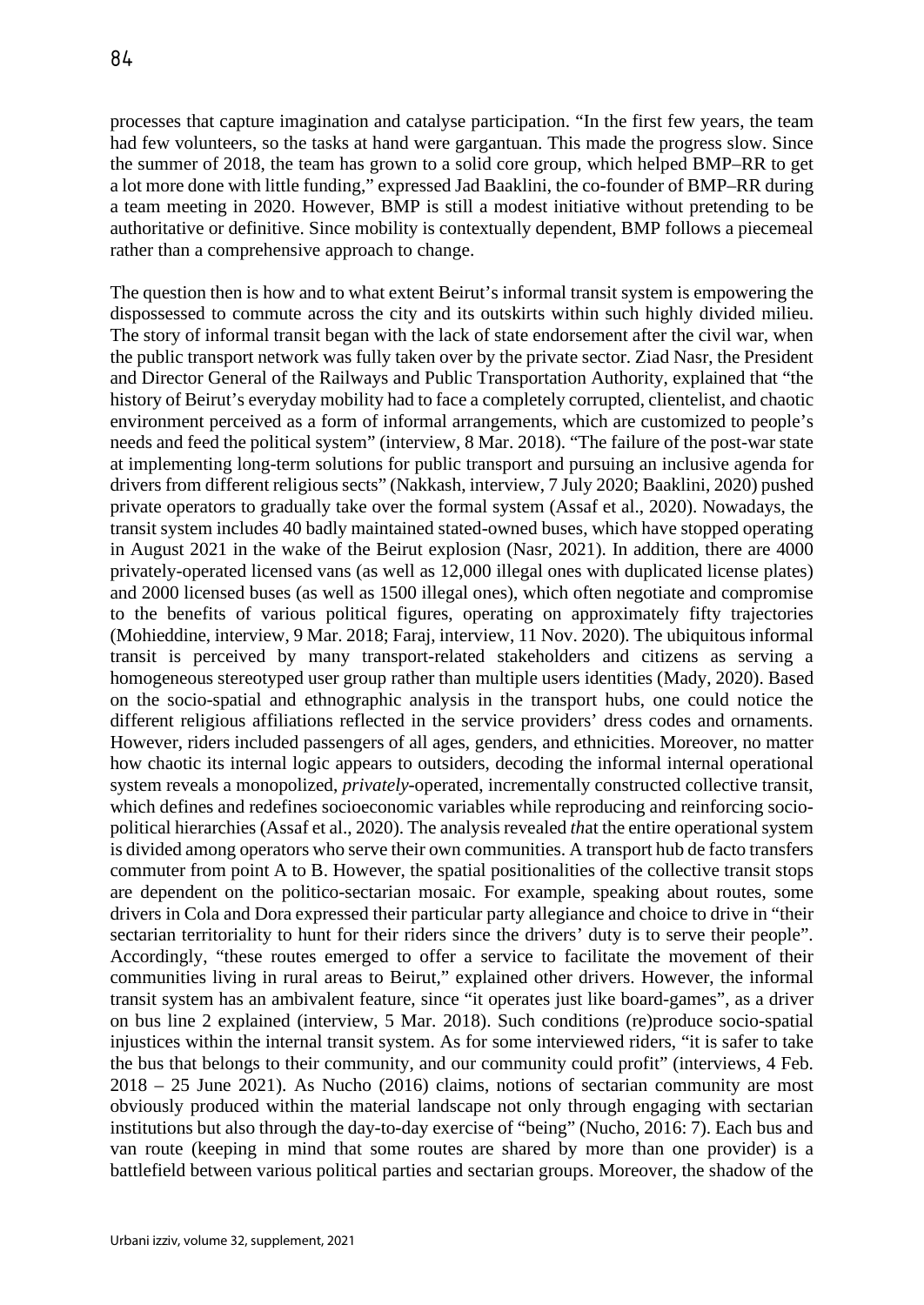politico-sectarian fabric is portrayed in Beirut's urban mobility not only in the division of informal transit routes but also in the division of the transit drivers unions (El Zein, 2020). BMP–RR, however, considers that "everyone is a rider on the bus, there is no difference. And the system is providing a service even if it is reflecting a divided society" (Faraj, interview, 11 Nov. 2020). BMP–RR recognizes the existence of an urge to (re)shape the perceptions and stereotyping of the system.

To achieve that, BMP's work faces a series of challenges, which are entrenched in the politicosectarian affiliations of actors and mobility culture, and which cannot be really addressed by such small-scale initiatives. That is why "BMP scaled-up to build-up a community engagement and a network of different actors interested in the transport sector that could challenge such problems deeply rooted in the Lebanese history," said Faraj (interview, 11 Nov. 2020). In 2019, the state recognized Riders' Rights (RR) as an NGO. The latter aims to "protect the rights and raise the voice of the providers and riders of the informal transit service by upgrading and supporting their current services" (Baaklini & Faraj, interview, 16 Feb. 2018). The informal transit service could be supported through implementing low-cost solutions such as the reuse of old smartphones to map and track the buses and vans. That is when Smarter Buses, initiated in 2008 as Lebanon Buses and founded by Chadi Faraj, emerged as a social entrepreneurship in 2018. Smarter Buses is an online platform with the aim of helping and working alongside BMP–RR by sharing all data collected on an app. In this way, said Faraj (interview, 11 Nov. 2020), "the service could be improved by making it more transparent and accessible, and bridges between riders, service providers and local authorities could be built".

Upscaling of BMP–RR to an NGO aspired to improve connections among the informal transit service providers and riders, and support more inclusive processes of community participation as a means to attain greater control over their own development agenda. The NGO status helped the grassroots initiative to avoid the above-mentioned dangers of political agendas and the lack of accountability faced by public and private bodies. Based on interviews of 8 out of 15 BMP– RR members in July 2020, it appears that when the members introduced themselves to the service providers, city authorities, or even associations as representatives of Riders' Rights NGO, trust was immediately built. "This is quite different than previously, when the team used to present themselves as a 'grassroots initiative'." According to Faraj, "BMP did pave the way for RR to obtain such trust with their achievements before becoming an NGO" (interview, 11 Nov. 2020). Recently, BMP–RR has assumed a horizontal character by decentralizing the decision-making. The NGO is divided into three committees that work collaboratively with each other and meet on a monthly basis. The meetings are usually facilitated by the board members who guide and develop communication between the committees. In meetings, the team attempts to (re)frame the everyday political talks into deliberative exchanges and take decisions collectively. Collective intelligence in democratic participatory process is highly valued. According to the interviewed volunteer*s,* "there is no clear leadership, which is understandable, and it is interesting to have every member's vision. In this way, democratic leadership is revealed in the decision-making." Hence, "BMP–RR is building an inner, horizontal organizational system that does not depend on individuals but on collective work," as expressed by another volunteer (interview, 2 Feb. 2021).

This was reflected in the election of the new general board members of the NGO in July 2020. Baaklini did not run for election, which gave an opportunity for other members to take part of the change. Nevertheless, a vertical hierarchy has not been fully eliminated as the democratic process is limited to the availability of certain members. Regarding unsuccessful projects, the team re-evaluates their work to identify their weaknesses and reformulate new strategies. Still missing from BMP–RR's endeavours are strategies to address the modalities of governance in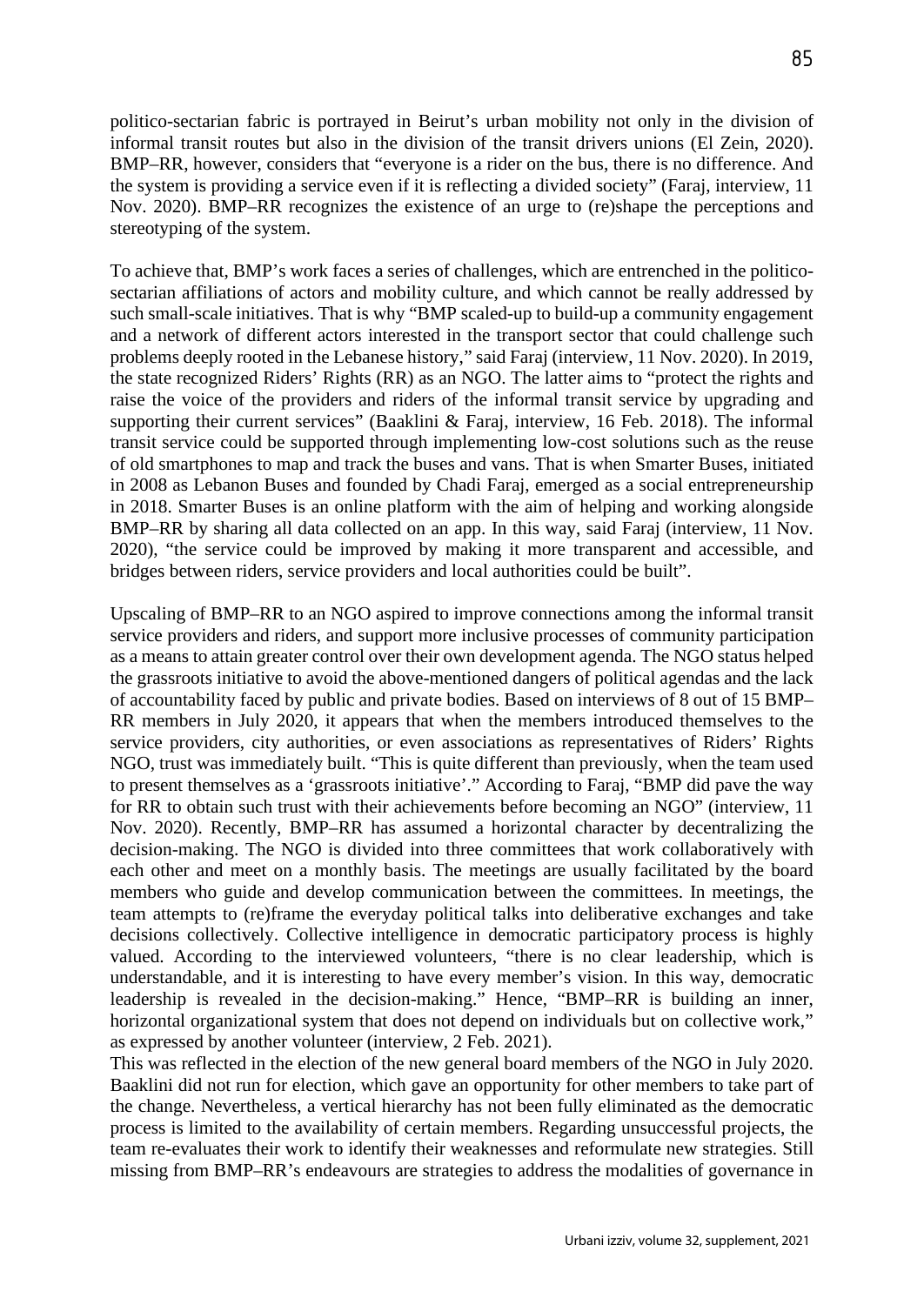the informal transit system, which are deeply rooted in the (re)production of politico-sectarian infrastructures. Such strategies, discussed in the next section, are limited by structural problems of a consociational government.

# **4.2 If it is innovative, why is it limited?**

"It is an extraordinarily complex exercise to be innovative in a deeply divided and neoliberal city like Beirut," said Nakkash (interview, 1 Mar. 2018).

The production of a bus map was "an act of legitimizing the status quo of the informal transit system. The map could become a traditional blueprint document," said Baaklini during an interview in 2018. To illustrate, the Ethiopian community *Egna Legna* in Beirut has used the BMP map as the basis to (re)produce an Amharic bus map to facilitate the movement and safe travel of the Ethiopian domestic workers. Abdel Hafiz El-Kayssi, the former General Director of Maritime Transport at the Ministry of Public Works and Transport, stated that "BMP–RR could bring to light the existence of the informal system, but this does not mean that the state will take their work into account" (interview, 4 May 2018). As explained by Nakkash, "the growing frustration of the state agencies lead them to ignore the production of the map because they do not want to acknowledge the existence of the informal transit infrastructure. If they do, the social infrastructure destroyed after the civil war could be reinstated, while the state is benefitting from the politico-sectarian scenario" (interview, 1 Mar. 2018). In fact, the powersharing scenario was in existence even before the war; it was grounded in the consociational model implemented after the National Pact of 1943 (see Khalaf, 2002; 2006) to engender a governance system that (re)produced different state entities within the state and catered to sectarian patronage networks and loyalties. Clientelism emerged to redirect individual loyalties from public institutions towards their particular politico-sectarian communities (Schenker, 2017).

Mapping the informal transit goes beyond the production of a map. "BMP–RR did not only produce a manuscript on potential ways to stitch and address urban issues found in a highly polarized environment due to the absence of political will. BMP–RR also produced a manifesto to provoke socio-spatial justice within the collective transit. This could only happen when partnerships are built in the city," said Faraj during a BMP–RR team meeting in October 2020. Around this core objective, the team is opening up opportunities to collaborate with various actors and to generate a collective force that can co-create advocacy and build a solidaritybased community to achieve mobility justice. BMP–RR is building coalitions on the local level with, for example, Train–Train NGO, The Chain Effects, Bicycle Mayors Tripoli, Public Works, Lebanese Union for People with Disabilities, academic institutions such as NDU, and internationally with the World Bank and the Transit Union Riders in Seattle.

Although it is acknowledged that these initiatives have their own agendas, "if they unite together, they could achieve good results. If they fail, they will be reproducing the image of a divided state. The floor is theirs, so let them mesmerize us," said El-Kayssi (interview, 4 May 2018). Multi-actor coalitions require negotiations to coproduce processes that can address the socio-political complexities. To achieve their personal agendas, these partners should co-create an integrated transport infrastructure plan that seeks mobility justice. For example, when the Lebanese Government took the decision on 15 March 2020 to stop the operation of the collective transit system as part of COVID-19 measures, severe losses resulted for bus and van drivers who survive on a daily wage. BMP–RR launched a campaign "Bus Lines Heroes" in partnership with Train–Train NGO and Riders' Rights International to fundraise and empower the drivers to support themselves during the lockdown. Moreover, BMP–RR has co-developed a "position paper" with transport-related actors, such as specialists, academics, civil society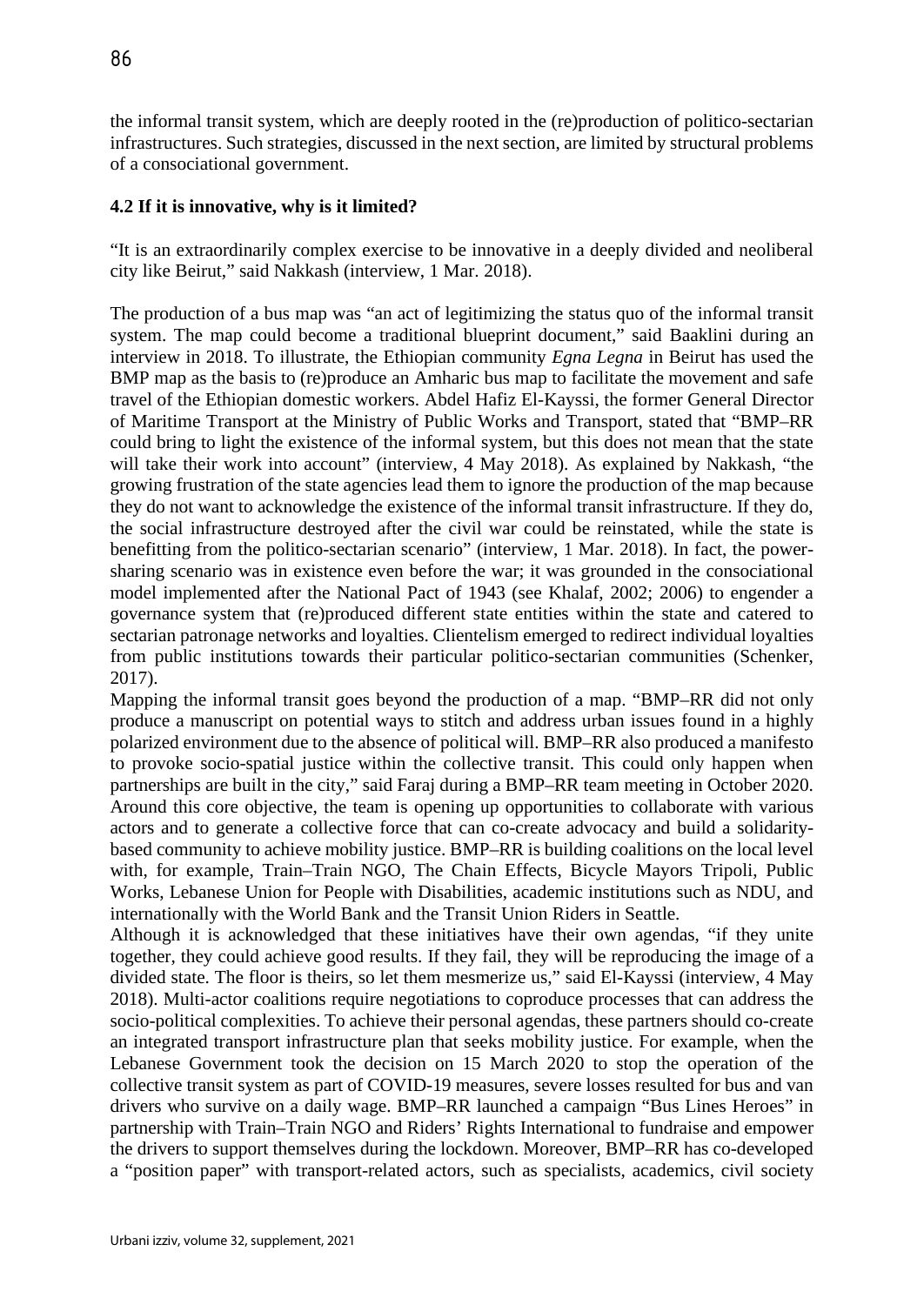organizations, etc., to expose realities of the mobility and transport sector in Lebanon. Working in unison, they can co-create a force to lobby for the Ministry of Public Works and Transport's decisions. According to Nakkash, "if these actors do not get the approval of the 'real state actors', the attempts of these initiatives will remain on hold" (interview, 7 July 2020). Needless to say, processes of constructing these new choreographies to shift from government to a hybrid form of governance or bottom-linked governance are associated with the prominence of new social actors, the consolidation of the present ones, and the exclusion of others *(S*wyngedouw, 2005). This adds a new layer of macro- and meso-level of governance to SI (see Jessop, 2002; Oosterlynck & Cools, 2020; Paidakaki et al., 2020) and links it to a broader debate about the potential roles of these initiatives in becoming part of (state) administrations. Although BMP– RR operates at the micro level, it still relates to the overall socio-political and economic situation in Lebanon. However, the inability to scale up to the meso- and macro-levels, which engage with the bureaucratic, policy, and institutional settings, would indicate that the dynamics of BMP–RR are limited by the structural problems of the consociational government. BMP– RR as a socially innovative initiative cannot be considered as utopian, not even in an unstable context like that of Beirut. It has proven its relative resilience because there is the will to change despite its meagre funding, all the socio-economic and political meltdowns of the country, and the perseverance of the corrupt oligarchic state. To some extent, BMP–RR could be considered as an alternative that creates awareness about "a sector that has not been prioritized by the state bodies" (Mohieddine, interview, 09 Mar. 2018; Nasr, 2021). It paves the way to bringing to light and reframing debates about (in)justice in informal mobility by encouraging citizens to think about modes of transport alternative to prevailing automobility.

### **5 Conclusion**

The present article has explained how collective transit practices are socially and spatially embedded. The socio-spatial configurations in which SI occurs are crucial in determining its character and capacity, and ultimately in providing the answer to the question posed at the outset: To what extent and how do socially innovative initiatives negotiate transport and mobility (in)justices, and transform power relations in a highly divided and conflictive milieu?

The article has mobilized a socio-spatial institutionalist perspective, social innovation theory, and the concept of mobility and transport (in)justice. These concepts became part of a living process when the researchers decided to join the project of BMP–RR in fighting socio-spatial (in)justices. By instinct and experience, the scholar-activists in collaboration with the community aimed to find alternative answers from below that would generate collective seeds to (re)shape the politico-sectarian scenario found in the transport sector resulting from a dysfunctional elitist state. The project of the researcher through PAR became subject for negotiation and adaptation. Being reflexive within research is not static but rather an exercise that continues throughout the research process. Through such a process, transport was not only a neutral technological artefact but rather an interplay between different actors and their interests within socio-economic and politico-sectarian territorial and cultural differences, which (re)produce concomitant (in)justices. Consolidating the social turn in transport research through SI invited the researcher to comprehend mobility as a complex, often invisible bundle of multiactors' coalitions deciding whose needs are to be addressed and the socio-political configurations that benefit them. In other words, transport politics are always pursued for the benefit of some and to the detriment of others.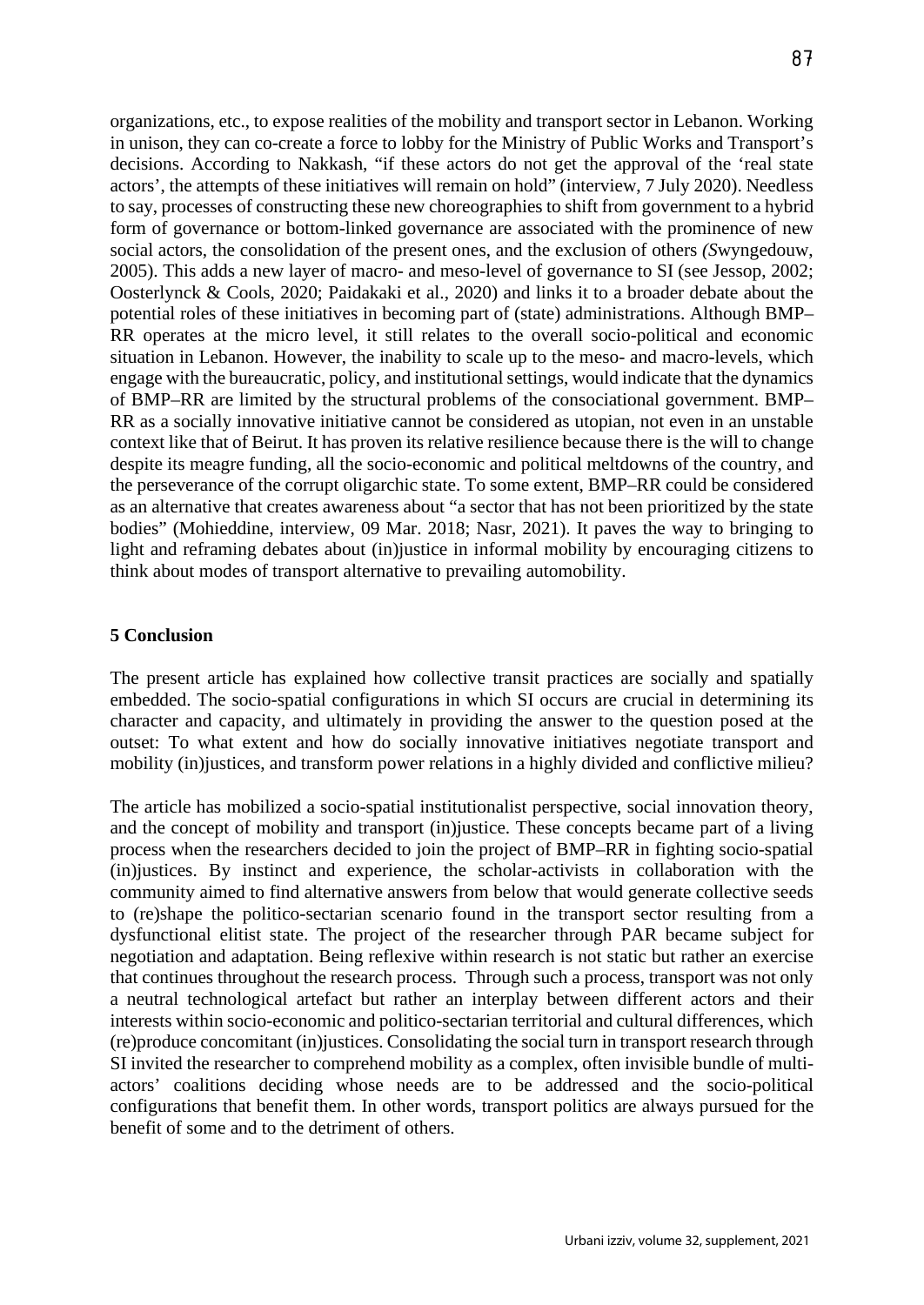Research on mobility systems should not be isolated from socio-political and physical relations, which materialize the condition of urban existence and the essential capacity for participation in collective life. The notion of (in)justice, enacted by the local initiative BMP–RR, is conceptually rich. Without financial resources, BMP–RR is resisting and seeking redistributive remedies to historic problems, and is unsatisfied with being excluded. Socially innovative initiatives hence appear to empower the dispossessed, while happening in an unstable context filled with practices of differentiation. However, when it comes to the production of a structural reform in the informal transit system itself, BMP–RR faces a securitized politico-sectarian arena with the presence of socio-spatial injustices. The upscaling of BMP into RR NGO helped co-create a network of actors who aim to find innovative alternatives for Beirut. Civil society initiatives are important in so far as they can help transcend divisions and potentially bring together different factions, promote a culture of negotiation and dialogue, and (re)create institutions that can integrate top-down and bottom-up initiatives. However, the act of governing-beyond-the-state apparatus shows that the horizontal figures of SI are merely shortterm solutions. The problem is not the lack of projects or initiatives, but the unwillingness of a consociational government to update its planning regulations and invest in an infrastructure that would integrate different modes of transport. Therefore, the impact of the initiatives of these collectives' is limited by a syndrome of structural problems. The optimistic commitment to the potential for socio-political transformations can offer the socially innovative initiatives new pathways for collaborations and solidarities, and channel the sectarian notions of belonging to one community into practices, policies, and feelings of being part of a larger society.

*Carine Assaf, Department of Architecture, KU Leuven, Leuven, Belgium (carine.assaf@kuleuven.be)*

*Christine Mady, Department of Architecture, Notre Dame University-Louaize, Zouk Mosbeh, Lebanon (christine.mady*@*ndu.edu.lb)*

*Pieter Van den Broeck, Departement of Architecture, KU Leuven, Leuven, Belgium (pieter.vandenbroeck@kuleuven.be)*

*Chadi Faraj, Riders' Rights NGO, Beirut, Lebanon (chadi.faraj@gmail.com)* 

#### **Acknowledgments**

The thinking process is collective. Therefore, the first author is grateful for BMP–RR founders and team members' support, shared knowledge, and experiences. Their contribution proved that collective intelligence can enable participatory action research.

#### **References**

Albrechts, L. (2005) Creativity as drive for change. *Planning Theory*, 4(3), pp. 247–269. DOI: 10.1177/1473095205058496

- Albrechts, L. (2012) Reframing strategic spatial planning by using a coproduction perspective*. Planning Theory,*  12(1), pp. 46– 63. DOI: 10.1177/1473095212452722
- Assaf, C., Mady, C. & Van den Broeck, P. (2020) Utopia or dystopia in mobility cultures? Beirut's informal bus system and Bus Map Project as social innovations. In: Fikfak, A., Nikšič, M., Mady, C., Bizjak, I. & Blenkuš, M. (eds.) *Streets for 2030: Proposing streets for integrated, and universal mobility.* Book of proceedings. pp. 452-461. Ljubljana, University of Ljubljana, Faculty of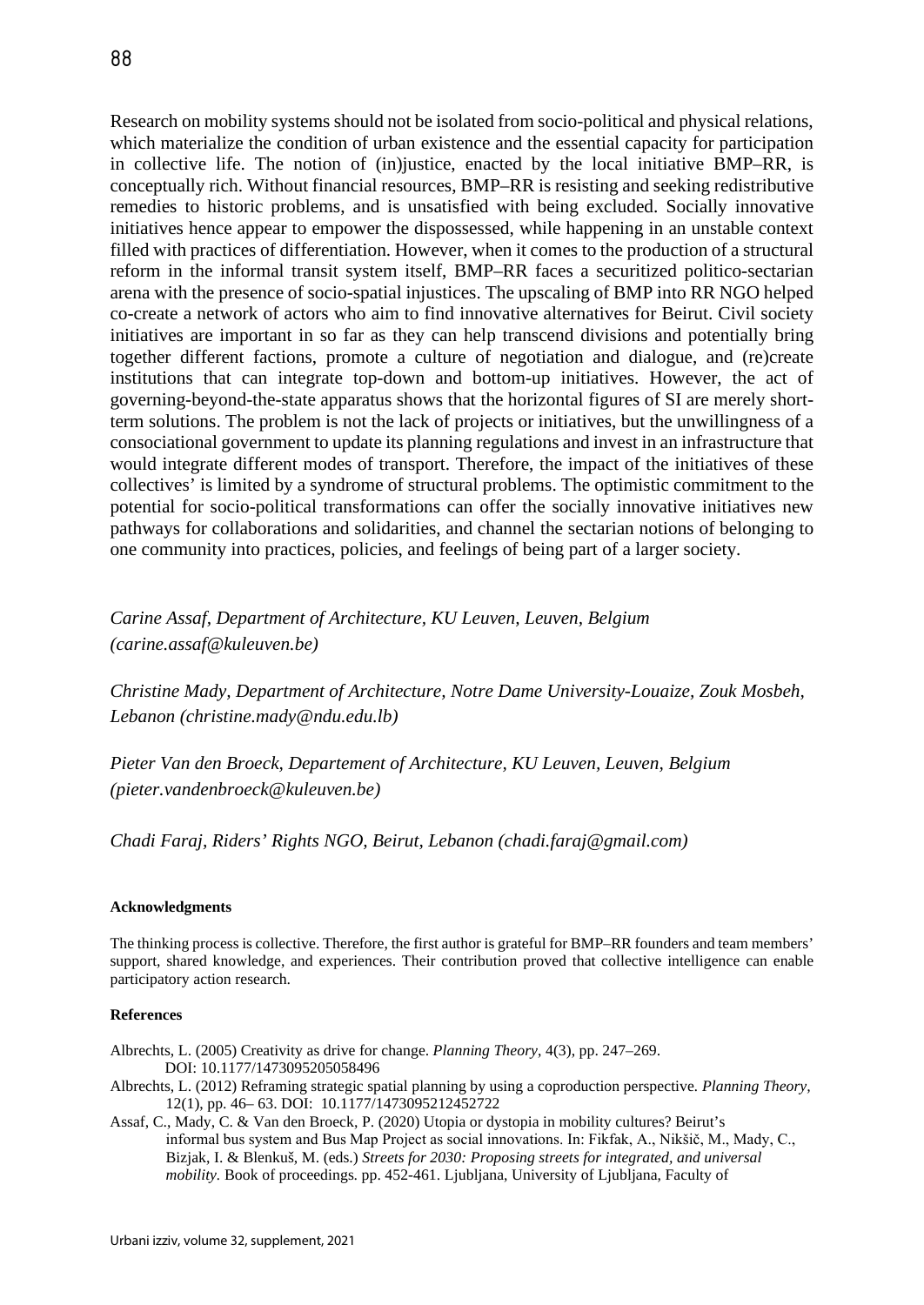Architecture, Urban Planning Institute of the Republic of Slovenia, Notre Dame University-Louaize, Ramez G. Chagoury, Faculty of Architecture, Art and Design, Lebanon.

Baaj, M. H. (2008). The public land transport in Lebanon. *Journal of Public Transportation,* 3(3), pp. 87–108. DOI: 10.5038/2375-0901.3.3.5

Baaklini, J. (2020) *The road to mobility justice is not paved by technocrats.* Available at:

https://thepublicsource.org/mobility-justice-technocrats (accessed 10 Feb. 2020).

- Baaklini, J. & Faraj. C. (2018) Interview, 16 Feb. 2018.
- Bou Akar, H. (2018) *For the war yet to come: Planning Beirut's frontiers*. Palo Alto, Stanford University Press. DOI: 10.1515/9781503605619
- Buhr, F. & McGarrigle, J. (2017) Navigating urban life in Lisbon: A study of migrants' mobilities and use of space. *Social Inclusion*, 5(4), pp. 226-234. DOI: 10.17645/si.v5i4.1105
- Bayat, A. (1997) Un-civil society: The politics of the informal people. *Third World Quarterly,*18(1), pp. 53–72. DOI: 10.1080/01436599715055
- Cammett, M. C. (2011) Partisan activism and the access to welfare in Lebanon. *Studies in Comparative International Development*, 46(1), pp. 70–97. DOI: 10.1007/s12116-010-9081-9

Cervero, R., Guerra, E. & Al, S. (2017) *Beyond mobility: Planning cities for people and places.* Washington, Island Press. DOI: 10.5822/978-1-61091-835-0

- De Blust, S. & Van den Broeck, P. (2019) From social innovation to spatial development and planning. In: Van den Broeck, P., Mehmood, A., Paidakaki, A. & Parra, C. (eds.) *Social innovation as political transformation: Thoughts for a better world.* pp. 100–105. Cheltenham, Edward Elgar Publishing. DOI: 10.4337/9781788974288.00032
- El-Kayssi, A. (2018) Interview, 04 May 2018.

El Zein, A. (2020) *La crise du système de déplacements au Liban: Une dépendance automobile systémique et coûteuse.* Doctoral thesis. Perpignan, Université de Perpignan.

Faraj, C. (2020) Interview, 11 Nov. 2020.

Fawaz, M. (2009) *Neoliberal urbanity and the right to the city: A view from Beirut's periphery.*  Development and Change, 40(5), pp. 827-852. DOI: 10.1111/j.1467-7660.2009.01585.x

- Gibson-Graham, J. K. (2008) Diverse economies: Performative practices for "other worlds". *Progress in Human Geography*, 32(5), pp. 613–632. DOI: 10.1177/0309132508090821
- Harb, M. (2018) New forms of youth activism in contested cities: The case of Beirut. *The International*

*Spectator,* (53)2, pp. 74–93. DOI: 10.1080/03932729.2018.1457268

Jessop, B., Moulaert, F., Hulgård, L. & Hamdouch, A. (2013) Social innovation research: A new stage in innovationanalysis? In: Moulaert, F., MacCallum, D., Mehmood, A. & Hamdouch, A. (eds.) *International handbook on social innovation: Collective action, social learning and transdisciplinary research.* pp. 110–130. Cheltenham, Edward Elgar Publishing. DOI: 10.4337/9781849809993.00020

Kindon, S., Pain, R. & Kesby, M. (2007) *Participatory action research approaches and methods: Connecting people, participation and place.* London, Routledge. DOI: 10.4324/9780203933671

Mady, C. (2020) Experiencing mobility under instability: A perspective from Beirut's informal bus riders. In: Fikfak, A., Nikšič, M., Mady, C., Bizjak, I. & Blenkuš, M. (eds.) *Streets for 2030: Proposing streets for integrated, and universal mobility.* Book of proceedings, pp. 414–423. Ljubljana, University of Ljubljana, Faculty of Architecture, Urban Planning Institute of the Republic of Slovenia, Notre Dame University-Louaize, Ramez G. Chagoury, Faculty of Architecture, Art and Design, Lebanon.

Mady, C. & Chettiparamb, A. (2016) Planning in the face of "deep divisions": A view from Beirut, Lebanon. *Planning Theory*, 16(3), pp. 1–23. DOI: 10.1177/1473095216639087

Manganelli, A. (2019). *Grasping socio-political dynamics of alternative food networks through a hybrid governance approach: Highlights from the Brussels-Capital Region and Toronto*. Doctoral thesis. Leuven, KU Leuven University. DOI: 10.1080/21622671.2019.1581081

McIntyre, A. (2007) *Participatory action research.* Thousand Oaks, Sage Publishing. DOI: 10.4135/9781483385679

Mohieddine, A. (2018) Interview, 09 Mar. 2018.

- Monroe, K. (2010) *The insecure city: Space, power, and mobility in Beirut.* New Brunswick, NJ, Rutgers University Press.
- Moulaert, F. & Nussbaumer, J. (2008) *La logique spatiale du développement territorial*. Montreal, Presses de l'Université du Québec*.* DOI: 10.4135/9781483385679

Moulaert, F. (2009) Social Innovation: Institutionally embedded, territorially (re)produced. In: MacCallum, D.,

Vicari Haddock, S. & Moulaert, F. (eds.) *Social innovation and territorial development*, pp. 11–24. London, Routledge.

Moulaert, F. & MacCallum, D. (2019) *Advanced social innovation.* Cheltenham, Edward Elgar Publishing.